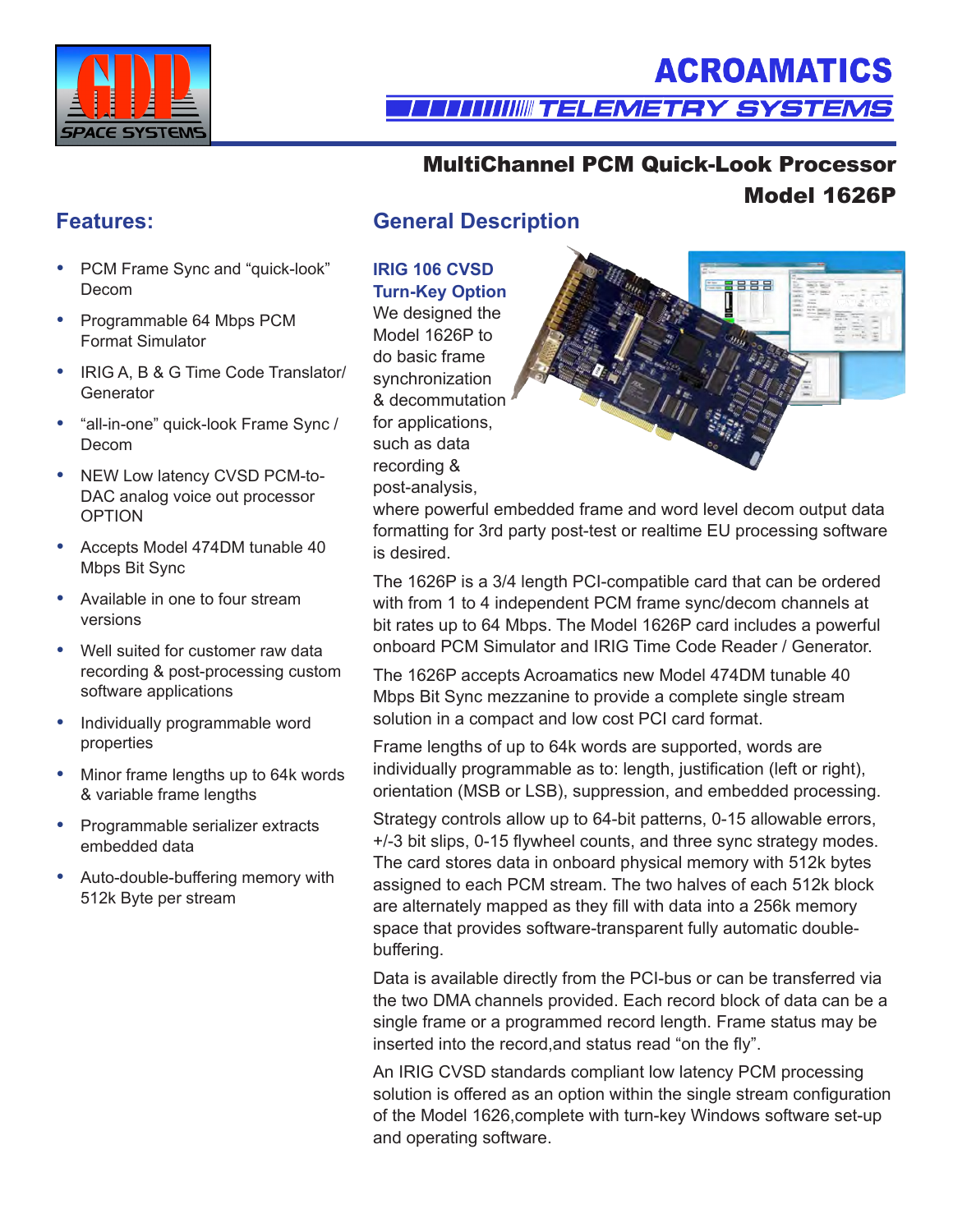

## **FUNCTION**

Impedance RS-422: 120Ω input impedance, TTL 50Ω input impedance Bit Rate Up to 64 Megabits per second Bit Rate Up to 64 Megabits per second<br>
Data Polarity Programmable with automatic Data Polarity Programmable with automatic polarity correction<br>Clock Polarity Programmable. 0° or 180° Frame Length Programmable, 4 to 65536 words

#### **SYNCHRONIZATION**

Mainframe Sync Provides for programmable sync pattern and mask, complement pattern recognition, and variable length frame decommutation. Pattern length up to 64 bits.

Available in 1 to 4 channel configurations - each accepting RS-422 0° clock or NRZ-L data or single-ended

|                      | $\frac{1}{2}$ indirection introduced in the condition of $\frac{1}{2}$ in the condition of $\frac{1}{2}$             |
|----------------------|----------------------------------------------------------------------------------------------------------------------|
|                      | Alternate Complement Sync Synchronizes to formats where the minor frame sync pattern complements on alternate frames |
|                      | Complement Frame Sync Synchronizes to formats that complement the minor frame sync pattern at a major frame rate     |
|                      | Automatic Polarity Inversion Input polarity is inverted when two consecutive complemented sync patterns are found    |
| Sync Modes           | Fixed, Adaptive and Burst                                                                                            |
| <b>Sync Strategy</b> | SEARCH, VERIFY and LOCK                                                                                              |
| Sync Error Tolerance | 0 to 15 errors, programmable                                                                                         |
| Sync Slip Window     | 0, $\pm$ 1, $\pm$ 2 & $\pm$ 3 bits, programmable                                                                     |
| Clock Rate Monitor   | A programmable delay counter returns the synchronizer to SEARCH if the clock input is lost                           |
|                      |                                                                                                                      |

#### **PCM WORD DECOMMUTATION**

input data

Programmable. 0° or 180°

The PCM format is decommutated by using the contents of the WORD PROPERTIES MEMORY (which provides one word for each PCM word and one segment for each channel synchronizer) to decommutate the serial data into words. The memory provides the following information for EACH WORD.

| General                       | Bits in this word (from 1 to 32); the orientation of the input data, MSB or LSB first; and if data is right- or left-<br>justified in the output word.                                                      |
|-------------------------------|-------------------------------------------------------------------------------------------------------------------------------------------------------------------------------------------------------------|
| Serializer Enable             | Enables the current word to be serialized to extract embedded data.                                                                                                                                         |
| Suppress Bit                  | Setting this bit discards the current word from the output record.                                                                                                                                          |
| Variable Length Frame         | Setting this bit accepts the sync pattern at any position of the current word.                                                                                                                              |
| End of Frame                  | Setting this flag recycles the frame at the completion of the current word.                                                                                                                                 |
| <b>OUTPUT</b>                 |                                                                                                                                                                                                             |
| Output Buffer Size            | Double buffered 65,536 32-bit words, for each channel. The data can be read directly from the PCI bus or<br>via the DMA Channels                                                                            |
| Header                        | A header can be inserted at the start of each frame. Header components, Time, Status and Frame number<br>are user selectable.                                                                               |
| Time                          | Time of day in BCD microseconds, as a 64-bit word. If enabled, the time of day will occupy the first two<br>words of a 32-bit output format header                                                          |
| <b>Minor Frame Counter</b>    | A 32-bit status word can be inserted into the header immediately following the time words. The upper 16 bits                                                                                                |
| & Frame Status Word           | contain synchronization status and the lower 16 contain a frame count. Status message reflects H/W status<br>of the previous frame.                                                                         |
| <b>Output Format</b>          | Data only, no ID tags, and all output words are 32 bits                                                                                                                                                     |
| <b>Output Word Formatting</b> | 16- or 32-bit word selection determines output word formation. The 16 bit format can be used when all PCM                                                                                                   |
| & Justification               | words are 16 bit or less. The 16 bit word format packs two right- or left-justified 16 bit words into a 32 bit<br>word. In 32 bit format the PCM words will be right- or left-justified into a 32 bit word. |
| <b>Host PCM Status</b>        | A status word is available for each PCM frame synchronizer via the PCI bus.                                                                                                                                 |
| <b>Discrete Status</b>        | The LOCK status of each frame synchronizer can be output as an RS-422 signal.                                                                                                                               |
| <b>Frame Mark</b>             | A frame mark can be output as an RS-422 signal                                                                                                                                                              |
| <b>PCM SIMULATOR</b>          |                                                                                                                                                                                                             |
| <b>Bit Rate</b>               | to 64 Mbps                                                                                                                                                                                                  |
| Programming                   | Automatically copies word and frame attributes from programmed Decom setup or for more sophisticated<br>simulator setups. Text file programming is provided.                                                |
| Data Sources                  | 1024 Static Registers, Two User-Defined 16 bit Dynamic Data Memories, Two 16-bit Module Up/Down<br>Counters, 16-bit Pseudo-Random Generator, 16-bit Program Counter                                         |
| Word Lengths                  | Programmable for each data source;<br>Static data words range from 1 to 32 bits.<br>All other data sources range from 1 to 16 bits.                                                                         |
| <b>Word Orientation</b>       | Programmable MSB/LSB for each data word                                                                                                                                                                     |
| Dynamic Data Memory           | 2K x 16 bit RAM, Pre-settable to ramp, sine, triangle or square wave functions                                                                                                                              |
| Frame Length                  | Maximum of 4096 words                                                                                                                                                                                       |
|                               |                                                                                                                                                                                                             |